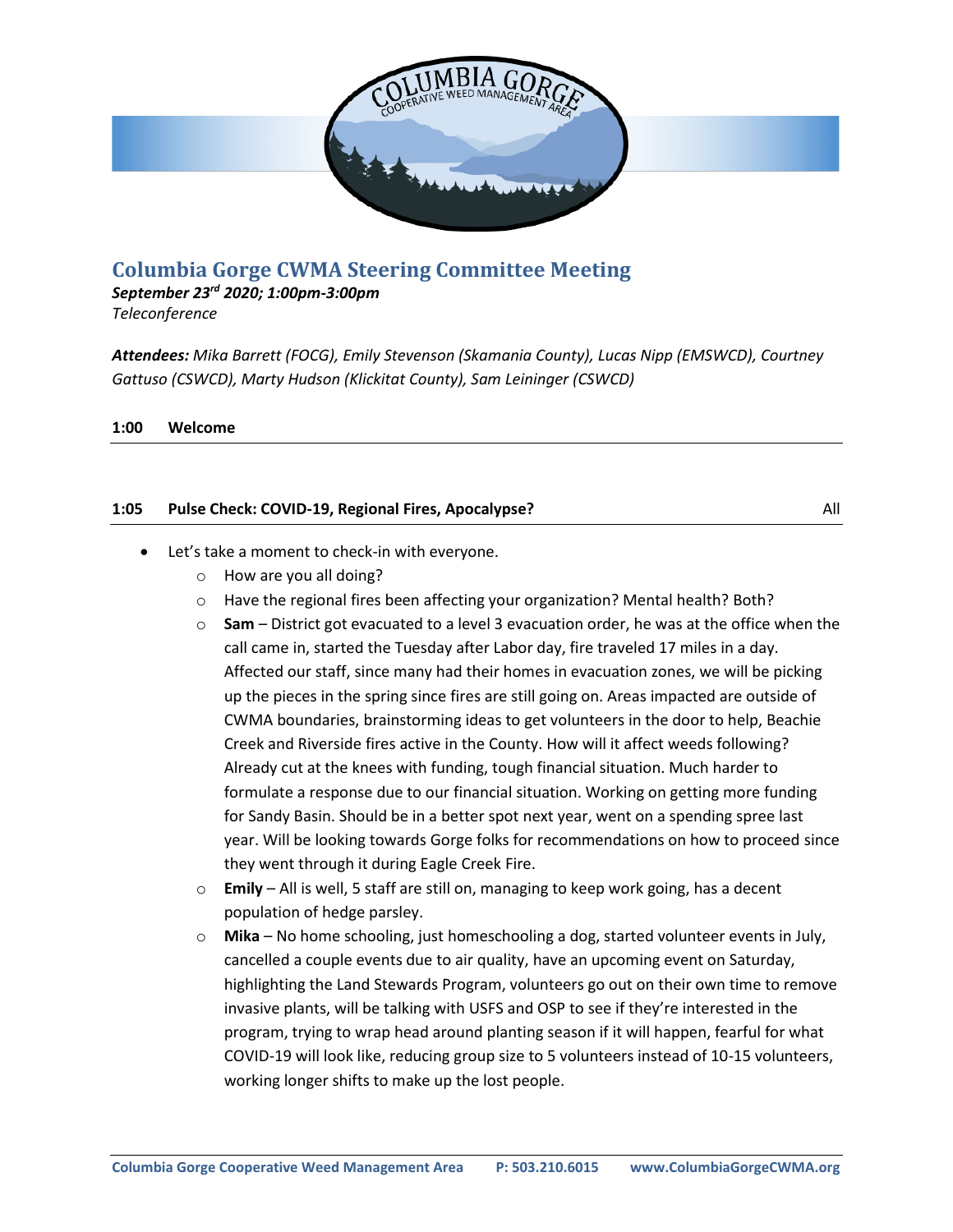- o **Marty** survey along Columbia shoreline for flowering rush, from John Day Dam to east county line (Boardman-Crow Butte), Eurasian milfoil is horrible on north shoreline, working on puncturevine, finished doing roadside brush, doing a little medusahead work, smoke has affected them heavily in the area, it has cleared out, RCG on Kiickitat River, has tons of hedge parsley (T. arvensis), has a native hedge parsley in the area too.
- o **Lucas** trekking along, Jon and Chris are working part-time due to home daycare, doing well, no fires in their District's management area.
- o **Courtney**  mainly covered in Sam's update, personal life update: will close on her first home tomorrow, won't be far from current residence, only a 7 minute drive away in north Milwaukie (Clackamas County).

#### **1:25 Sponsor Packet – Timeline & Responsibilities**

- Annual Report: Partner project submissions
	- o Other duties
		- Opening Chair statement Lucas
		- Partner list Courtney
		- Partner Projects All
			- Courtney Lolo Pass
			- Mika Volunteerism/McCord Creek
			- Cyndi Love affair between Skamania and Klickitat Counties
			- Sara might submit along with CLT
			- Mika suggests maybe have partners just submit photos with captions and have a photo page of partner projects.
		- ISEP Courtney
		- General Meetings Courtney
		- Steering Committee Courtney
		- Education & Outreach Courtney
		- Accessibility Courtney
		- Financial Update Sam
		- Steering Committee Courtney
	- o **ACTION:** Courtney to send partner project submission reminder to listserv.
- 2021 Calendar
	- $\circ$  The group reviews the 2021 draft calendar that Courtney made—doesn't include BBKO for next year.
		- BBKO Update from Mika Trail Ambassador Program was struggling to get participation with volunteers, Mika is hesitant to have BBKO in 2021 with volunteers who are high risk, maybe have a week-long video series of partners using boot brushes, have people sign up to clean/maintain boot brushes at trailheads. Have videos serve as outreach material on our website.
	- $\circ$  The group approves next year's calendar. Field Day date is TBD, will most likely be help remotely.